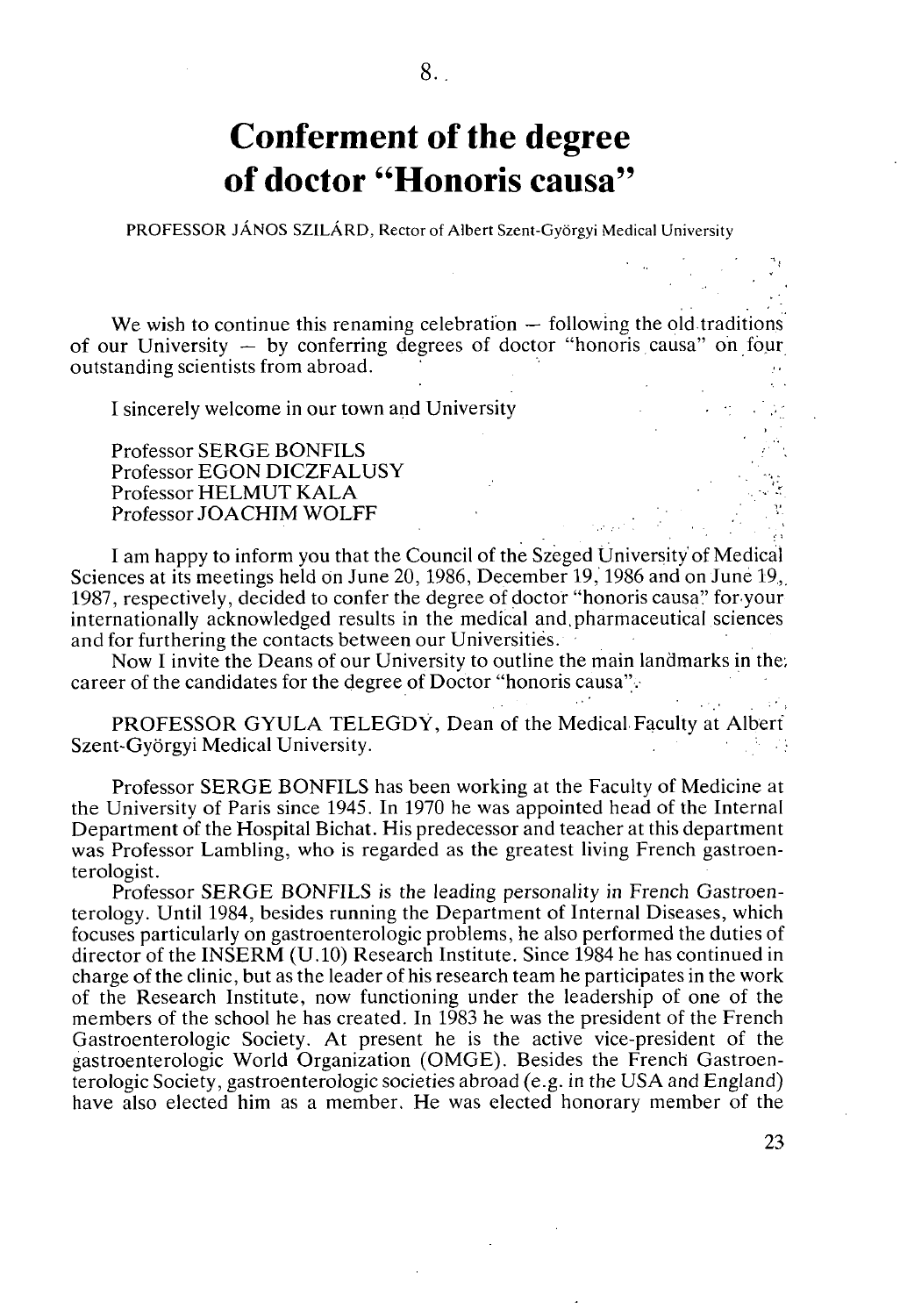

Candidates for the degree of doctor "Honoris causa" and representatives of universities.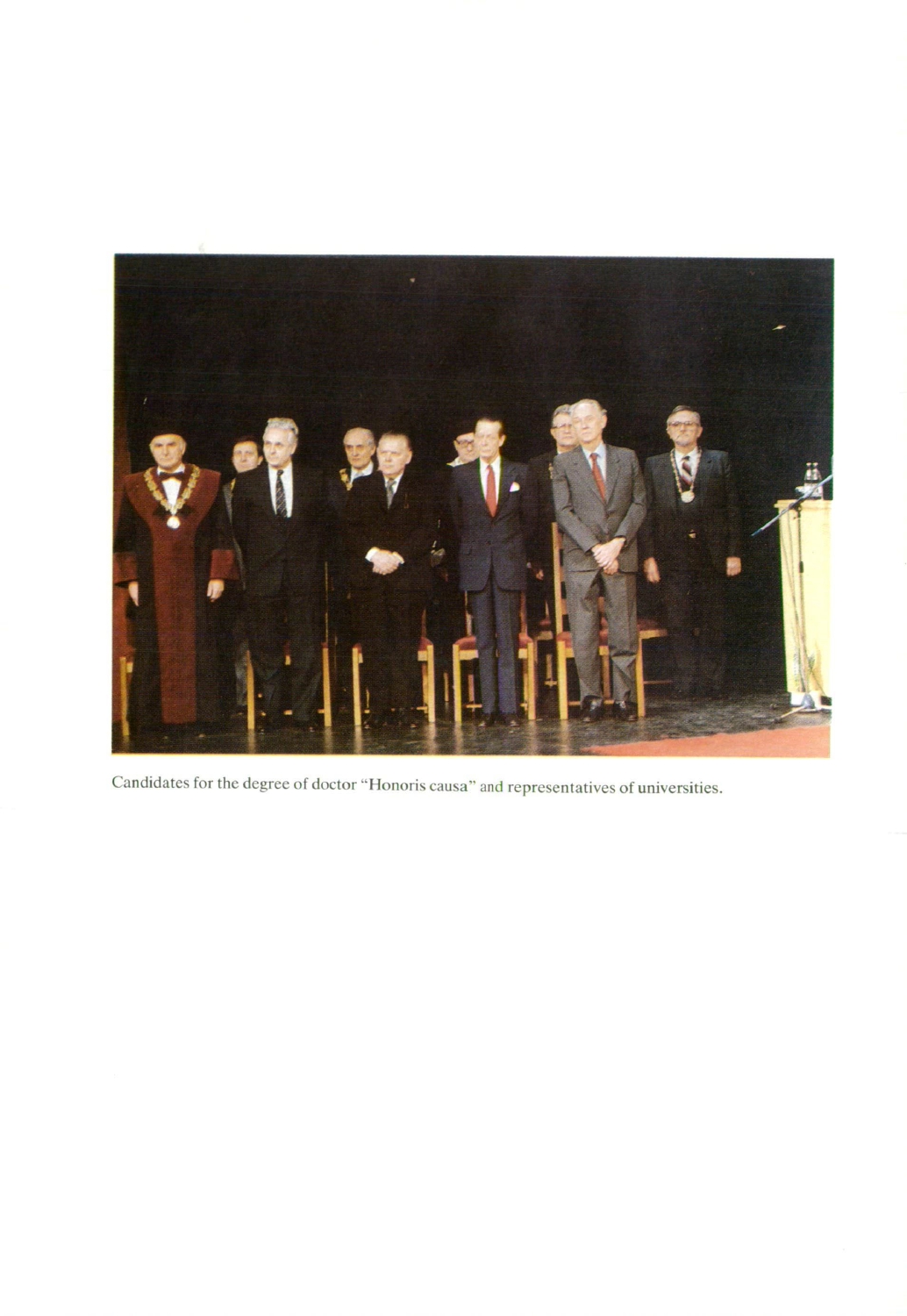Hungarian Gastroenterologie Society in 1985. His scientific work is marked by a great number of books, publications and lectures.

Professor BONFILS's connection with Hungarian internists, including gastroenterologists, dates back more than twenty years. He has made it possible for four internal specialists from our University to take part in one-year fellowships in France. With the support of the Cercle André Lambling, founded in honour of his predecessor, two clinicians from the socialist countries, both from Szeged, have so far been invited to Paris to become acquainted with the achievements of French culture.

Professor SERGE BONFILS is a clinician and researcher of international repute. He has visited Hungary several times and has been of great help to our University in the course of preparatory work for scholarships and scientific co-operation by promoting relations between researchers from Szeged and French institutes. Apart from clinicians, organic chemists participating in peptide-research have benefited from his support.

This conferment of the title of Doctor "Honoris Causa" on Professor BONFILS is a symbol of the warm scientific relations between Hungary and France. The international prestige of our university can only be increased by this award to Professor BONFILS.

Professor EGON DICZFALUSY was born in Miskolc on 19th September, 1920. He was a student at our university from 1938, and graduated here "summa cum laude" in 1944. While a student, he worked, as an assistant at the Instute of Pathology and Bacteriology, together with Professor Ivanovics, from 1942 to 1945. He then joined the staff of the Institute of Biochemistry. He started his research work in Szeged and his first results were published here. In 1946 he moved to Sweden, where he continued his work at the Karolinska University in Stockholm. He was director of the Reproductive Endocrinological Research Institute of the Swedish Medical Research Council from 1967 to 1981, and in 1981 he was appointed director of the Department of Reproductive Endocrinology of the Karolinska Institute. Furthermore, he is director of the Research Institute of the World Health Organization in Stockholm and a leading consultant of the Human Reproduction Program of the World Health Organization.

The main subject of his research work for many years has been human reproduction. The term "foetoplacental unit" is associated with his name, and his investigations have provided basic knowledge about the hormonal function of the placenta. During the past 20 years he has mainly been studying the contraceptive aspects of human reproduction. His achievements have been published in more than 500 papers. The books written or edited by Professor DICZFALUSY number about 20.

Professor DICZFALUSY is an honorary member of 15 international medical societies, including the Hungarian Endocrinological and Metabolic Society and the Society of Hungarian Gynecologists. He has been awarded several high-ranking medical medals (the Ruth Gray Medal, the Medal of the Barren Foundation, the Sir Henry Dale Commemorative Medal, and the Commemorative Medal of the Academy of Paris). He has been or is a member of the editorial boards of the 10 most important endocrinological journals.

He has always maintained close contacts with Hungarian medicine, and with our university in particular. He played a great role in the selection of the Department of Gynecology and Obstetrics, University Medical School, Szeged as a World Health Organization Clinical Research Center in 1972. He has been an active supporter of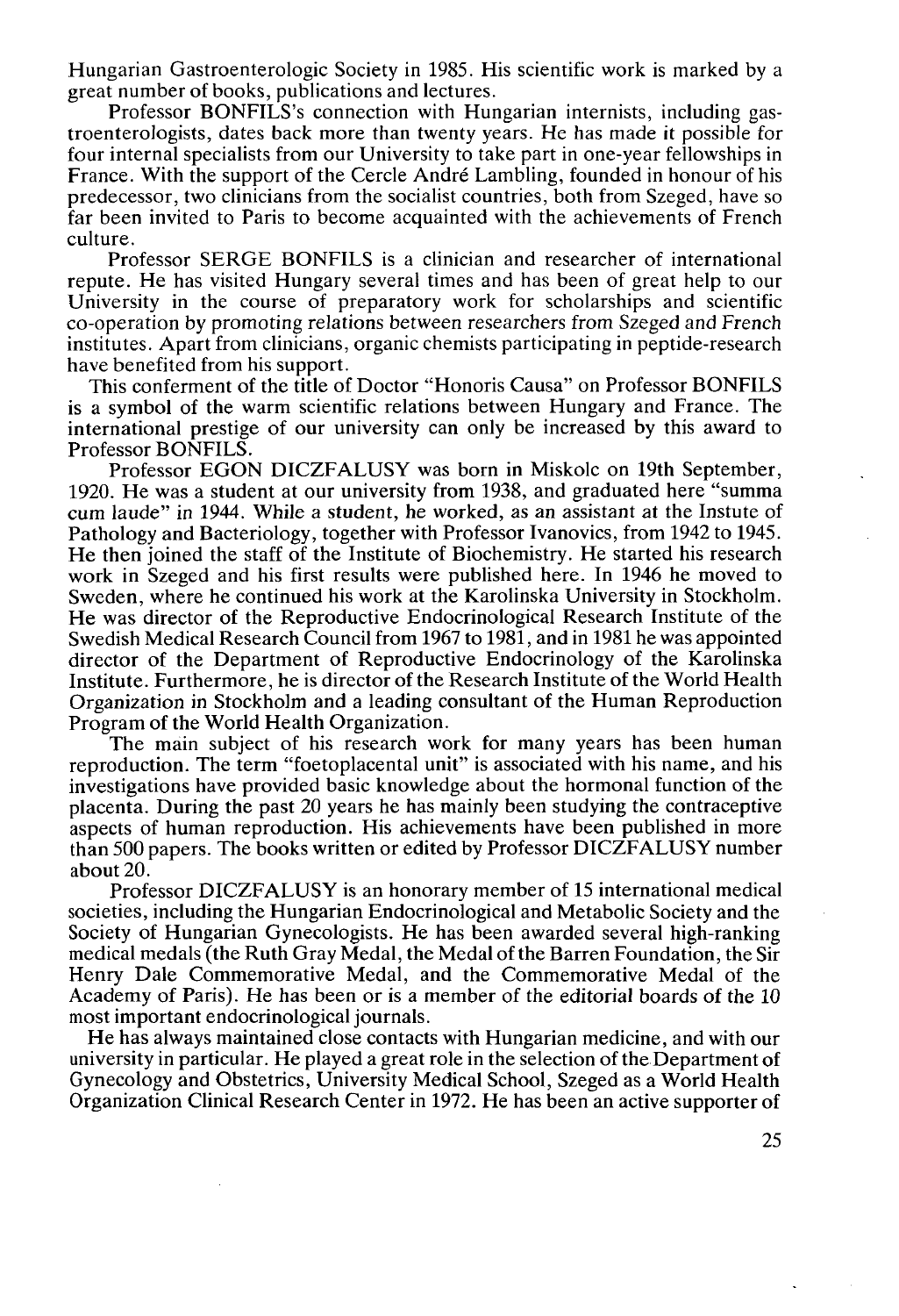the collaboration between this center and the World Health Organization ever since. This has meant considerable financial support, besides the scientific achievements and the fellowships for several research workers from this Department. He has been to Szeged several times as a representative of the World Health Organization. He has made it possible for more than ten Hungarian researchers to spend a one- or two-year fellowship at his institute, the good results of which are reflected by nearly 20 joint publications. Several researchers from our university have also spent long periods at the Institute of Professor DICZFALUSY or have paid him short visits in Stockholm.

By virtue of his world-famous research work, his close scientific connections with Hungary and Szeged in particular, and his constant good will and readiness to help, Professor DICZFALUSY, who gained his medical degree at our university, is fully worthy of the degree of doctor "Honoris Causa", which is conferred upon him by this university. This award to Professor DICZFALUSY is a further sign of the continuation of the friendly and fruitful Swedish-Hungarian relations, and it greatly adds to the prestige of our university.

Professor JOACHIM WOLFF was born on 25<sup>th</sup> March, 1935 in Berlin. He graduated from the Medical University of Berlin in 1960. From 1961 to 1971 he worked as researcher and lecturer at the Institute of Anatomy. He was then invited to Basel, as a guest researcher by the firm Sandoz, where he worked for one year. Between 1971 and 1980 he was head of the Neuroanatomy Unit of the Max-Planck Institute, Göttingen. Since 1980 he has been director of the Anatomy Institute and Developmental Neurobiological Centre of Göttingen University. He has been a guest professor in Berlin, Würzburg, Regensburg, Heidelberg, Basel and Sydney. For his outstanding achievements in the field of neuroscience, he was requested to join the Wissenschaftskollege zu Berlin in West-Berlin for a year.

Professor WOLFF's scientific activity, the exploration of the vascularization developmental mechanism of the cortex and the plasticity of the central and peripheral nervous systems, with special regard to his scientific work in the field of the induction of neuronal plasticity without lesion, has won international appreciation. The results of his research work have been published in a great many books and in more than 200 scientific papers. He is internationally recognized for his scientific achievements, and received an honorary doctorate from the University of Göteborg in 1978.

He is a member of many scientific societies, for instance the International Brain Research Organization, the European Neuroscience Association, the International Society for Developmental Neuroscience, the International Society for Stereology, the Anatomische Gesellschaft, and the Deutsche Naturforscher und Arzt-Gesellschaft.

Professor WOLFF is always willing to work together with Hungarian researchers. His connections with our country and particularly with Szeged date back more than a decade. During that time he has received 18 Hungarian researchers, who have spent altogether 16 years at his institute.

On this basis, and in the knowledge of Professor WOLFF's affection for Hungary, we can be sure that, by conferring on him the degree of doctor "Honoris Causa", we are strengthening the long-established Hungarian — West-German connections. This award further enhances the reputation of our university.

On the basis of all that has been put forward. I, Gyula Telegdy, university professor and Dean of the Medical Faculty, confer the degree of Doctor "honoris causa" upon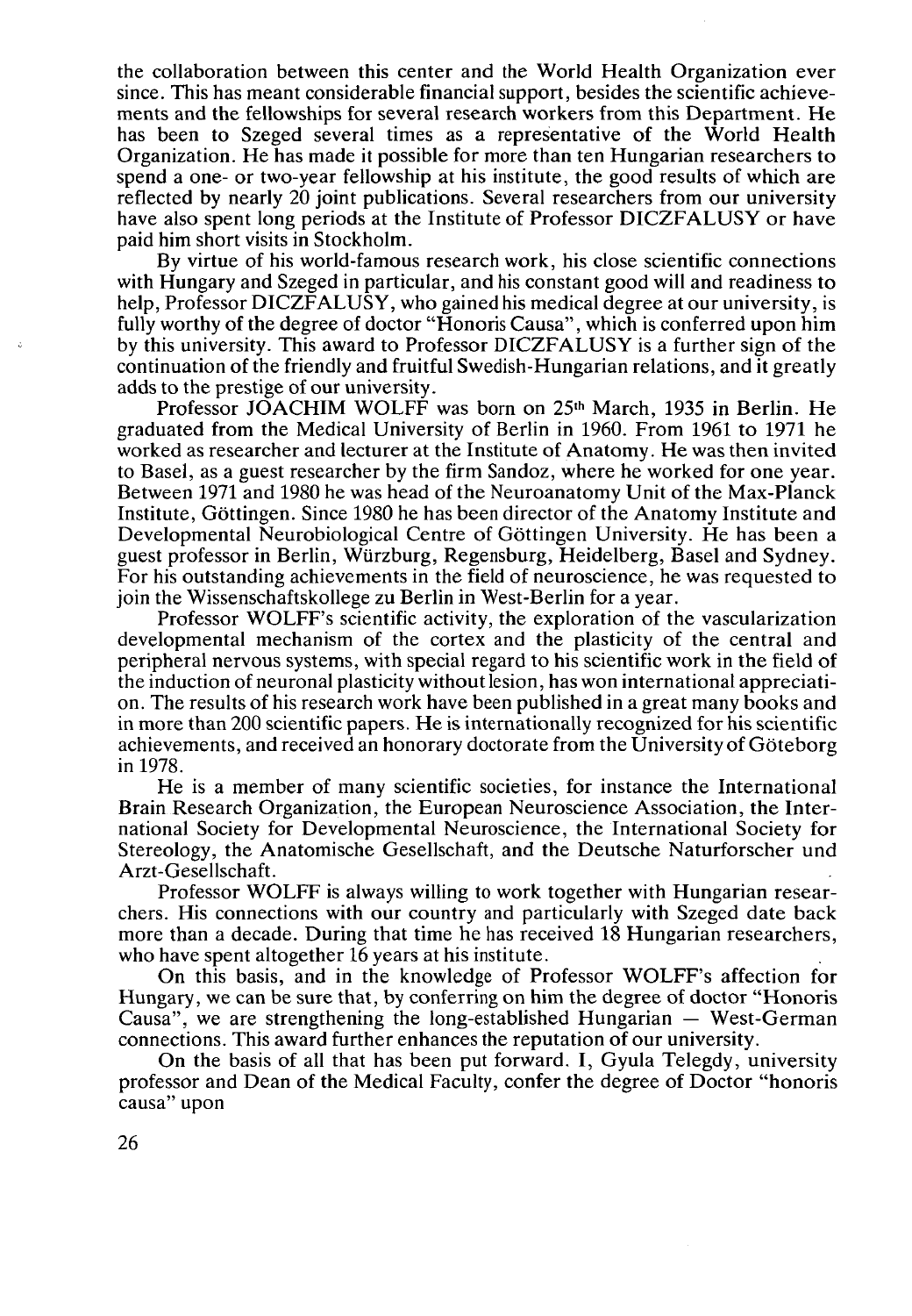## Professor SERGE BONFILS Professor EGON DICZFALUSY and Professor JOACHIM WOLFF

and confer on you all the rights due to honorary doctors according to the rules and customs of our university.

I wish that you, in the possession of the highest decoration our university can give, have the strength to strive towards the enrichment of your research field and the successful training of the next scientific generation for the benefit of science and mankind.

PROFESSOR BÉLA SELMECZI, Dean of the Faculty of Pharmacy at the Albert Szent-Györgyi Medical University

Professor Dr. HELMUT KALA was born on 18 th January, 1926, in Kreisfeld. After receiving his degree in pharmaceutics in 1953, he worked as a research assistant at the Pharmaceutical Institute of the Martin Luther University in Halle. Here he received his university doctorate, after which he was appointed first research assistant and was invited to lecture on drug analysis and drug technology. In 1963 he became a lecturer, in 1964 associate professor and in 1967 full professor. Two years later he was appointed head of the Drug Technology Institute of the Pharmaceutical Faculty.

As a distinguished scientist in the field of pharmaceutics, in 1971 he received the title of Academic Doctor of Sciences.

Professor KALA's scientific work has always been characterized by co-operation with the pharmaceutical industry. In recognition of his scientific research, he has been awarded the Research Prize of the Martin Luther University three times. In 1981 he received the Thomasius Medal.

Four of his students have been appointed university professors. He has so far produced over 150 publications and 15 patents. He has participated in numerous conferences in his home country and abroad, ranging from Paris to Cairo, where he has reported on pharmaceutist training in the GDR and on his own world-famous research.

Professor KALA has always placed special emphasis on international cooperation. Thus, he has carried on intensive and fruitful co-operation with the Drug Technology Institute in Szeged for 20 years. He and his colleagues spend one month in Szeged every year, exchanging working methods and lecturing. 15 publications have so far resulted from this co-operation. The staff of the Szeged Drug Technology Institute have all visited Professor KALA's institute on study tours or to exchange working methods on several occasions.

Besides his outstanding educational work and scientific research, Professor KALA has always taken an active part in community and civic work. While still an associate professor, Professor KALA was elected to the Pharmaceutical Scientific Committee, where he was President of the Training and Educational Board for 10 years. For almost 20 years he worked as deputy director of the educational section of the Pharmaceutical Department. He has been a member of the Presidium of the Drug Technology Panel of the Pharmaceutical Association of the GDR for 10 years. He is one of the founders of the Special Drug Technology Committee of the Berlin Medical Graduate Academy. In this position he has worked actively in the field of training specialist pharmacists. For 10 years he was president of the